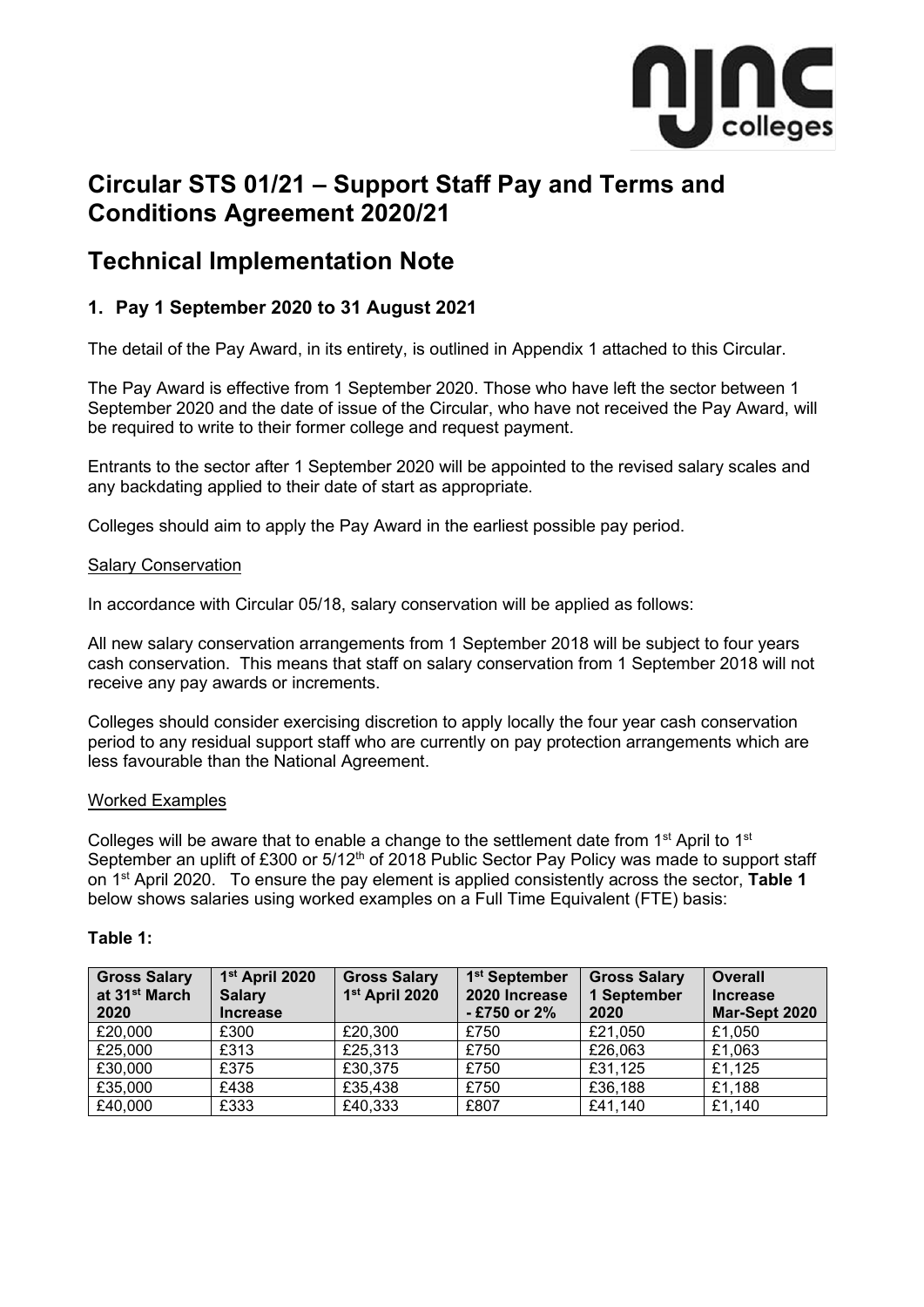## **2. Terms and Conditions**

## Annual Leave

The one additional day leave will be added (pro-rata) to the flexible element of leave entitlement as determined by individual colleges with effect from 1 September 2020.

Current local leave entitlements, where they exceed 45, will remain in place for staff in post prior to 1 September 2018.

Changes to hours under applications for flexible working arrangements will not impact on personal protected leave (other than pro rata calculation where hours are reduced to part-time).

#### First Aid

The National First Aid Allowance will be applied to all staff trained and operating as a First Aider from 1 November 2020 irrespective of their next renewal date or commencement of duties.

#### Breaks

As per agreement.

#### Terms and Conditions Working Group

The Agreement includes a commitment to explore the outstanding Terms and Conditions elements within the 2020/21 claim at the Terms and Conditions Working Group.

The following matters will be treated as high priority:

- Working from home during COVID
- **Mental health**
- Flexible working.

## **3. General**

The 2020/21 Agreement will apply in its entirety to colleges who are signatories to the National Recognition and Procedures Agreement (NRPA). For colleges who are not signatories to the NRPA, the recommendation from the NJNC is that college boards apply the changes.

## **Clarification**

If any clarification is sought this should be directed to the Joint Secretaries, [heather.stevenson@collegesscotland.ac.uk](mailto:heather.stevenson@collegesscotland.ac.uk) or [john.gallacher@unison.co.uk.](mailto:john.gallacher@unison.co.uk) A joint response will be provided to all points of clarification.

## **13 April 2021**